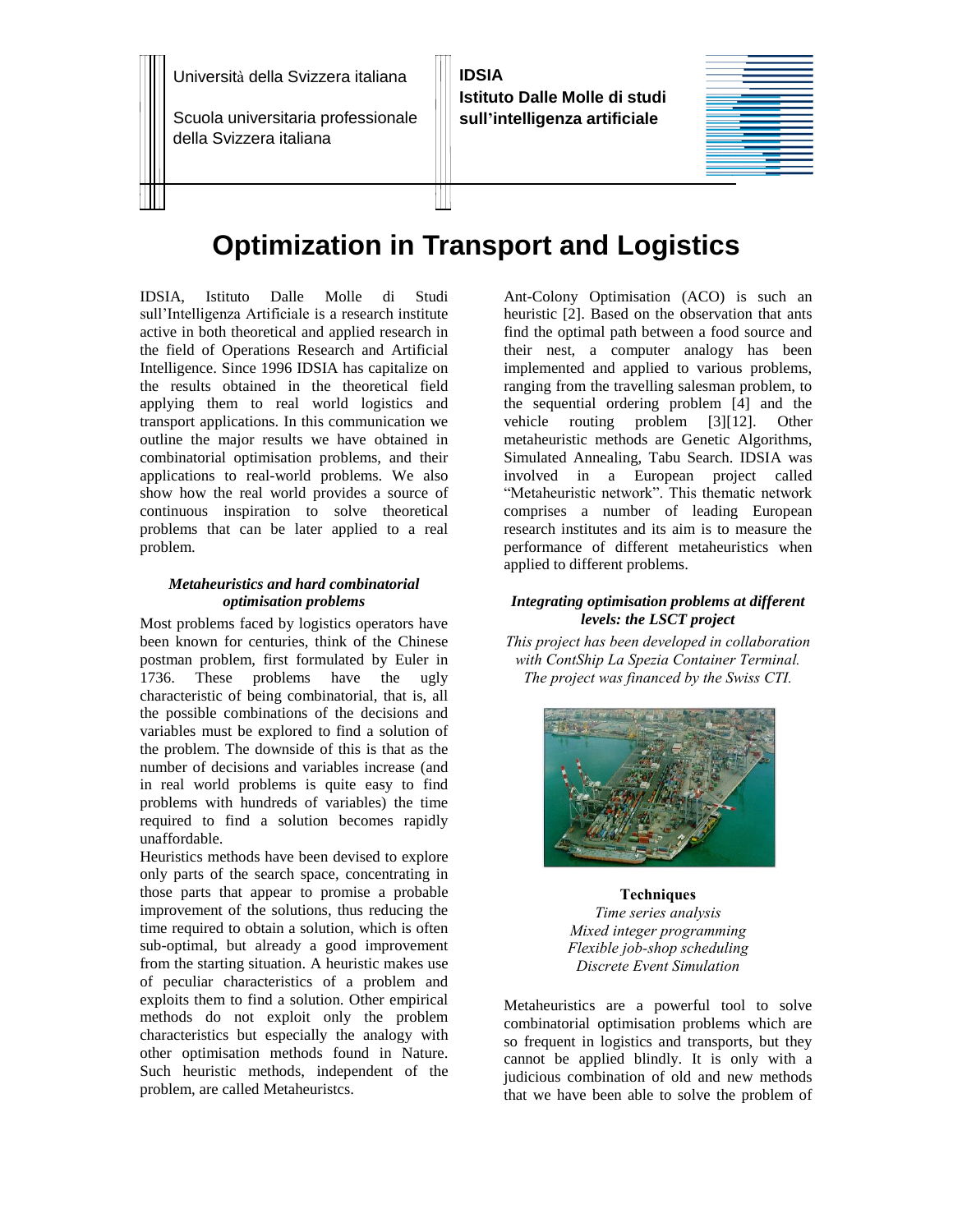improving the performance of the intermodal container terminal in La Spezia in the contest of a CTI/KTI sponsored project [6]. The scale of the problem involving many decision makers at different levels (yard managers, ship planners, resource allocators) made the problem intractable, even by the most advanced optimisation methods currently available. Our approach was based on a decomposition of the problem at different levels, on different time scales. We focused on the ship loading and unloading process, but first we formulated the resource allocation problem as a network flow problem: how many quay cranes and yard cranes are necessary to sustain a flow of container from the ship to the yard (and back) to unload and load the ship within the deadline? Once this problem has been solved, with the traditional mixed integer programming approach, we concentrated on the scheduling of the load/unload sequence, devising a new job-shop heuristics to solve this hard problem[8] [9].

# *Simulation and optimisation: PLATFORM*

*This project was financed by the EU - DGVII* 



## **Techniques**

# *Discrete Event Simulation Autonomous agents*

Simulation played an important role in this project, as it did in the EC-sponsored project PLATFORM, where the objective of the work was to evaluate the impact of advanced logistics systems in rail-road intermodal hubs. The experience of PLATFORM [10] showed how simulation can be used to provide to the logistic managers a very detailed model of the process they manage, removing many of the assumptions used to formulate the optimisation problem. It has been observed that these assumptions are often rejected by the terminal managers since they think that they impose an oversimplification the problem. While this often is a

valid objection, their next step is to refuse any kind of management policy based on the assumptions. Simulation can provide the common ground where managers and operations research specialist converge to a shared vision of the problem.

# *ACO for vehicle routing: the DYVO project This project has been developed in collaboration with Pina Petroli s.a. in Grancia. The project*

*was co-financed by the Swiss CTI*



**Techniques** *Ant Colony Optimization Forecasting Simulation On-line Planning*

The Ant-colony optimisation metaheuristic is finds an application to the problem of heating oil distribution in Canton Ticino [1][2]. This CTI/KTI sponsored project aims at the development of a software prototype able to employ ACO to the solution of the vehicle routing problem with time windows and with a non-homogeneous fleet of vehicles. Pina Petroli is our test site and we have developed an application which, accessing their database of customers' orders, returns a distribution plan, which is the list of customers to be visited over a given time horizon, minimising the travelled distance. The tool has been designed in order to let the human decision maker (the Tour Planner) to experiment with the computer generated solutions, to quickly recompute a new solution in face of changed conditions (a truck breakdown, a road blockage, an urgent customer request) thanks to the extreme rapidity of the ACO metaheuristics in finding a new solution (only 2 minutes for a whole week of deliveries, with more than 100 orders).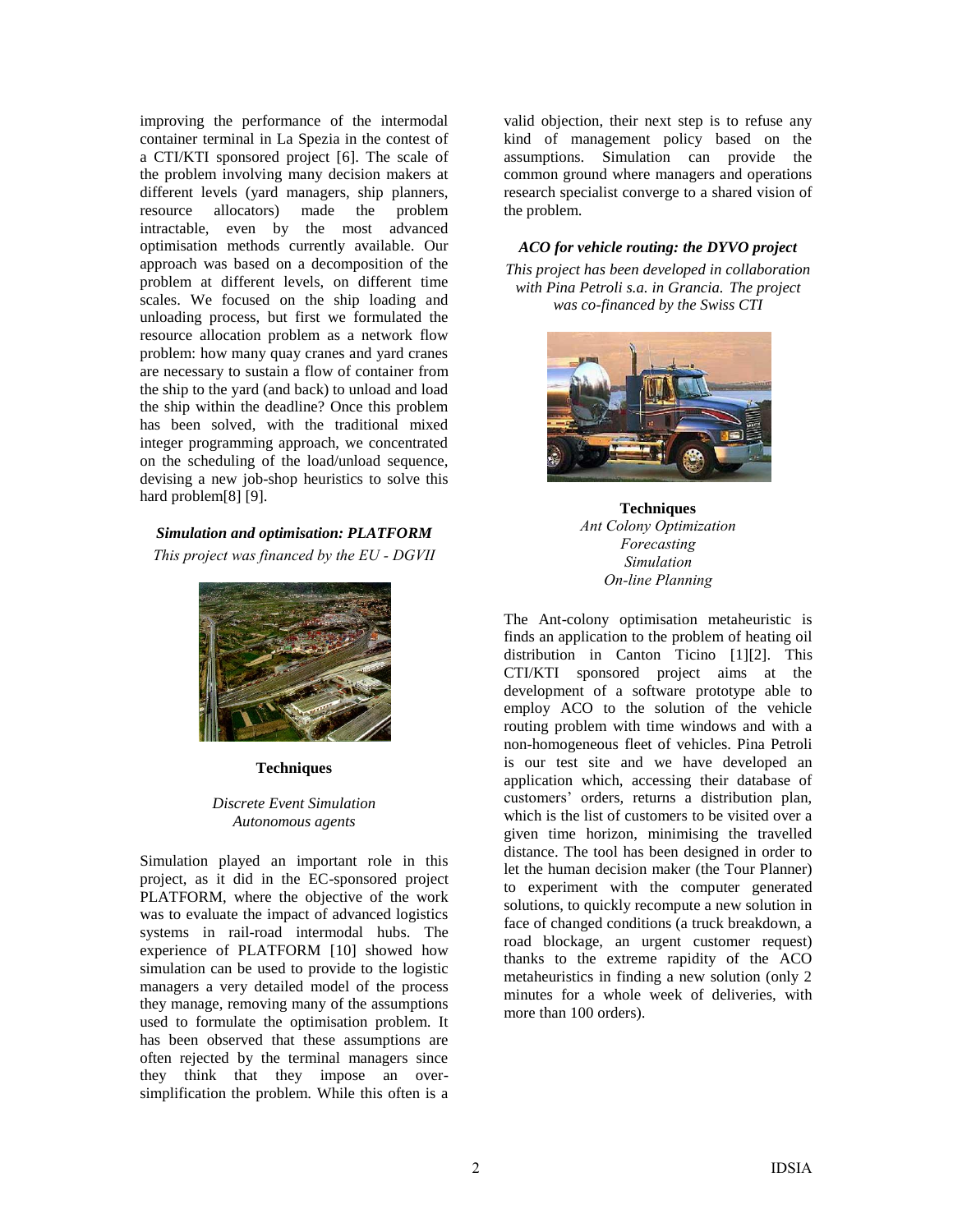#### *Dynamic and time dependent VRP: the MOSCA*

*project This project was financed by the EU Commission* 



**Techniques**

*Metaheuristic Ant Colony Optimization Stochastic Optimization On-line Planning*

IDSIA has participated in a new European project, named MOSCA, which aims at the production of a decision support system for the delivery of goods in urban environments, Most traffic management systems do not take into account commercial traffic in their models and this can lead to gross errors in estimating time of travels on road segments, due to the ignorance of road blocks caused by delivery operations in front of shops. MOSCA aims at improving the management of urban traffic providing assets to both commercial transport operators and to city traffic managers. The former will be able to access state-of-the-art vehicle routing algorithms [3] which make use of privileged traffic information provided by the city administration. The latter will use the information on planned deliveries to mitigate the effects and smooth the traffic flow, reducing both the economical and the environmental impact. The role of IDSIA is to develop vehicle routing algorithms which are customised to the urban situation, where travel times on road segments are highly variable and the knowledge of this variability must be capitalised and used efficiently.

In conclusion, we have seen in the recent years a great effort in the integration of logistics with the existing data exchange infrastructure. We think that this integration and data availability brings great opportunities to make an intelligent use of the data and Operations Research techniques are ready to take this chance[11].

*EcoLogTex: a-Tool for Ecologic Economic Supply Analysis and Optimization in The Textile Industry*

*This project was financed by the SWISS KTI Commission* 



#### **Techniques**

*Metaheuristic Stochastic Optimization On-line Planning*

More and more consumers value textile products made by respecting the environment and the workers, while still having a reasonable price. This project will deliver a new methodology and

a tool to evaluate alternatives for textile supply chains taking into account the impact on the environment (using the Life Cycle Assessment approach) as well as costs, while satisfying corporate social responsibility constraints.

The proposed methodology will use information from both the environmental and economic perspective to generate supply chain alternatives which are robust to the inherent uncertainty in the estimation of all parameters (environmental impact, costs and time)

The outcome of the project is expect to bring a commercial advantage to HUGO BOSS as they will be able to improve planning and monitoring of their supply lines with respect to emerging market standards. The project will also have a positive impact on the environment, as more "environmentally friendly" processes are expected to be favoured.

*WHATIF: Wagon Handling based on Ant Theory for Intermodal Freight This project was financed by the SWISS KTI* 

*Commission* 

moving together